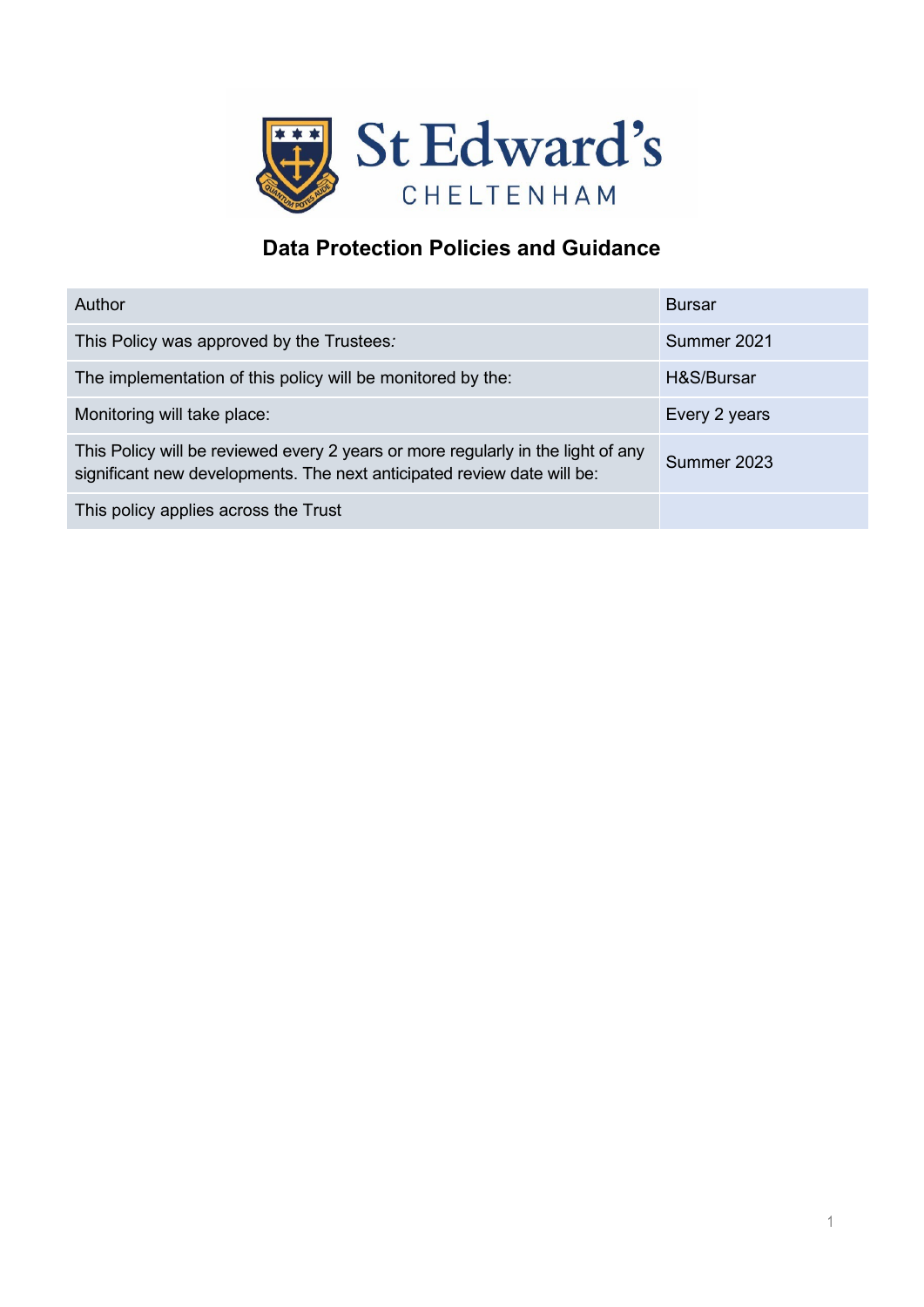# **Pupil and Parental Privacy Policy**

# **This document is applicable to past and present Pupils and Parents of St Edward's School Trust Cheltenham.**

This policy is intended to provide information about how the School will use (or "process") personal data about individuals including: its current, past and prospective pupils; and their parents, carers or guardians (referred to in this policy as "parents").

This information is provided because Data Protection Law gives individuals rights to understand how their data is used. Staff, parents and pupils are all encouraged to read this policy and understand the School's obligations to its entire community.

This policy applies alongside any other information the School may provide about a particular use of personal data, for example when collecting data via an online or paper form.

This policy also applies in addition to the School's other relevant terms and conditions and policies, including:

- any contract between the School and the parents of pupils;
- the School's policy on taking, storing and using images of children;
- the School's CCTV and/or biometrics policy;
- the School's retention of records policy;
- the School's safeguarding, pastoral, or health and safety policies, including as to how concerns or incidents are recorded; and
- the School's IT policies, including its Acceptable Use policy, e-Safety policy.

Anyone who works for, or acts on behalf of, the School (including staff, volunteers, Trustees and service providers) should also be aware of and comply with this policy.

### **Responsibility for data protection**

The Bursar as Compliance Officer will deal with all your requests and enquiries concerning the School's uses of your personal data (see section on Your Rights below) and endeavour to ensure that all personal data is processed in compliance with this policy and Data Protection Law.

The School has appointed Romero Services to undertake Data Protection Officer (DPO) duties. Romero Services can be contacted by emailing [dataprotection@stedwards.co.uk.](mailto:dataprotection@stedwards.co.uk)

### **Why the School needs to process personal data**

In order to carry out its ordinary duties to staff, pupils and parents, the School needs to process a wide range of personal data about individuals (including current, past and prospective staff, pupils or parents) as part of its daily operation.

Some of this activity the School will need to carry out in order to fulfil its legal rights, duties or obligations – including those under a contract with its staff, or parents of its pupils.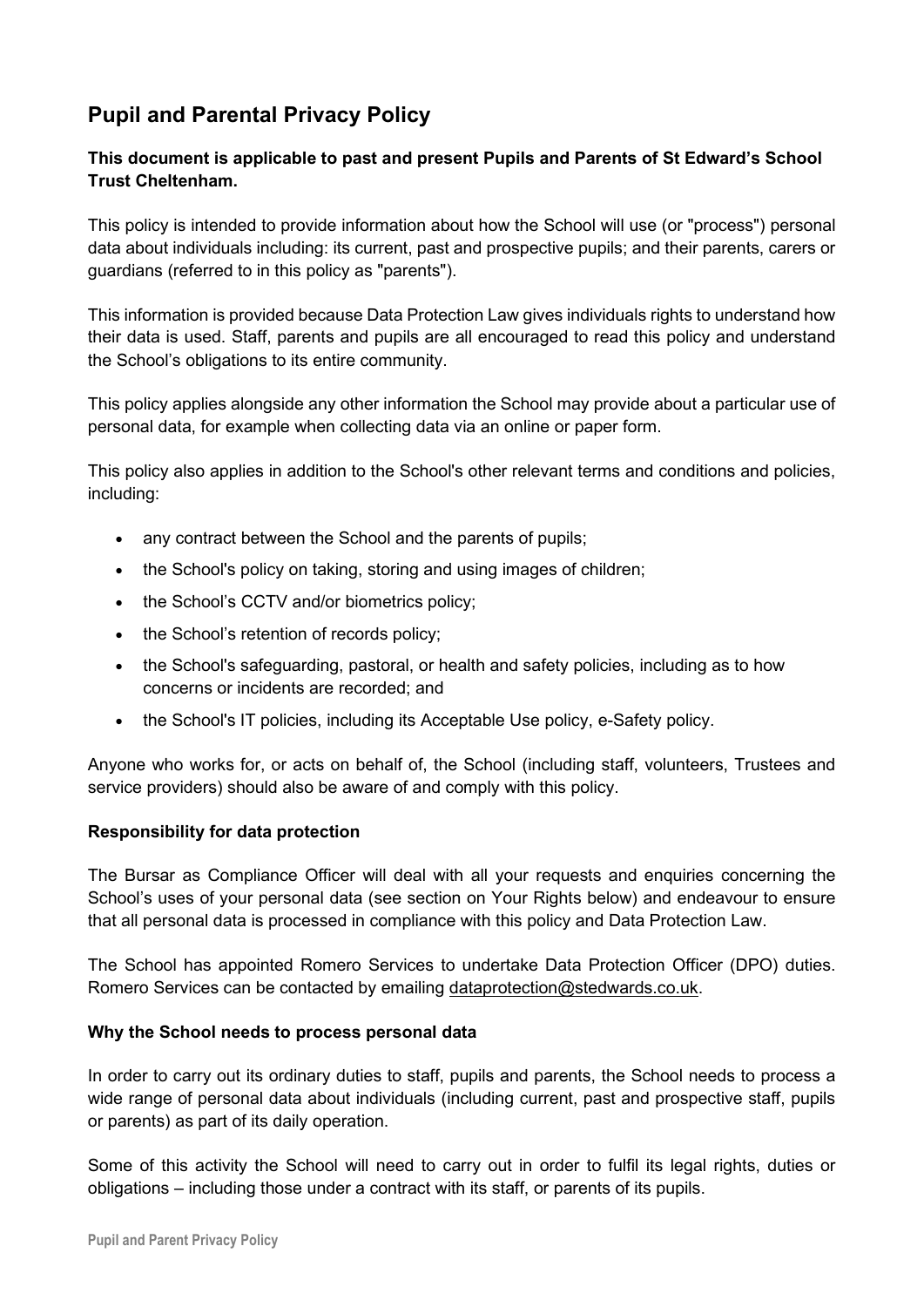Other uses of personal data will be made in accordance with the School's legitimate interests, or the legitimate interests of another, provided that these are not outweighed by the impact on individuals and provided it does not involve special or sensitive types of data.

The School expects that the following uses will fall within that category of its (or its community's) "legitimate interests":

- For the purposes of pupil selection (and to confirm the identity of prospective pupils and their parents);
- To provide education services, including musical education, physical training or spiritual development, career services, and extra-curricular activities to pupils, and monitoring pupils' progress and educational needs;
- Maintaining relationships with alumni and the School community, including direct marketing or fundraising activity;
- For the purposes of donor due diligence, and to confirm the identity of prospective donors and their background;
- For the purposes of management planning and forecasting, research and statistical analysis, including that imposed or provided for by law (such as diversity analysis);
- To enable relevant authorities to monitor the School's performance and to intervene or assist with incidents as appropriate;
- To give and receive information and references about past, current and prospective pupils, including relating to outstanding fees or payment history, to/from any educational institution that the pupil attended or where it is proposed they attend; and to provide references to potential employers of past pupils;
- To enable pupils to take part in national or other assessments, and to publish the results of public examinations or other achievements of pupils of the School;
- To safeguard pupils' welfare and provide appropriate pastoral care;
- To monitor (as appropriate) use of the School's IT and communications systems in accordance with the School's Acceptable Use Policy;
- To make use of photographic images of pupils in School publications, on the School website and (where appropriate) on the School's social media channels in accordance with the School's policy on taking, storing and using images of children;
- For security purposes, including biometrics and CCTV in accordance with the School's CCTV policy;
- To carry out or cooperate with any School or external complaints, disciplinary or investigation process; and
- Where otherwise reasonably necessary for the School's purposes, including to obtain appropriate professional advice and insurance for the School.

In addition, the School will on occasion need to process special category personal data (concerning health, ethnicity, religion, biometrics or sexual life) or criminal records information (such as when carrying out DBS checks) in accordance with rights or duties imposed on it by law, including as regards safeguarding and employment, or from time to time by explicit consent where required. These reasons will include: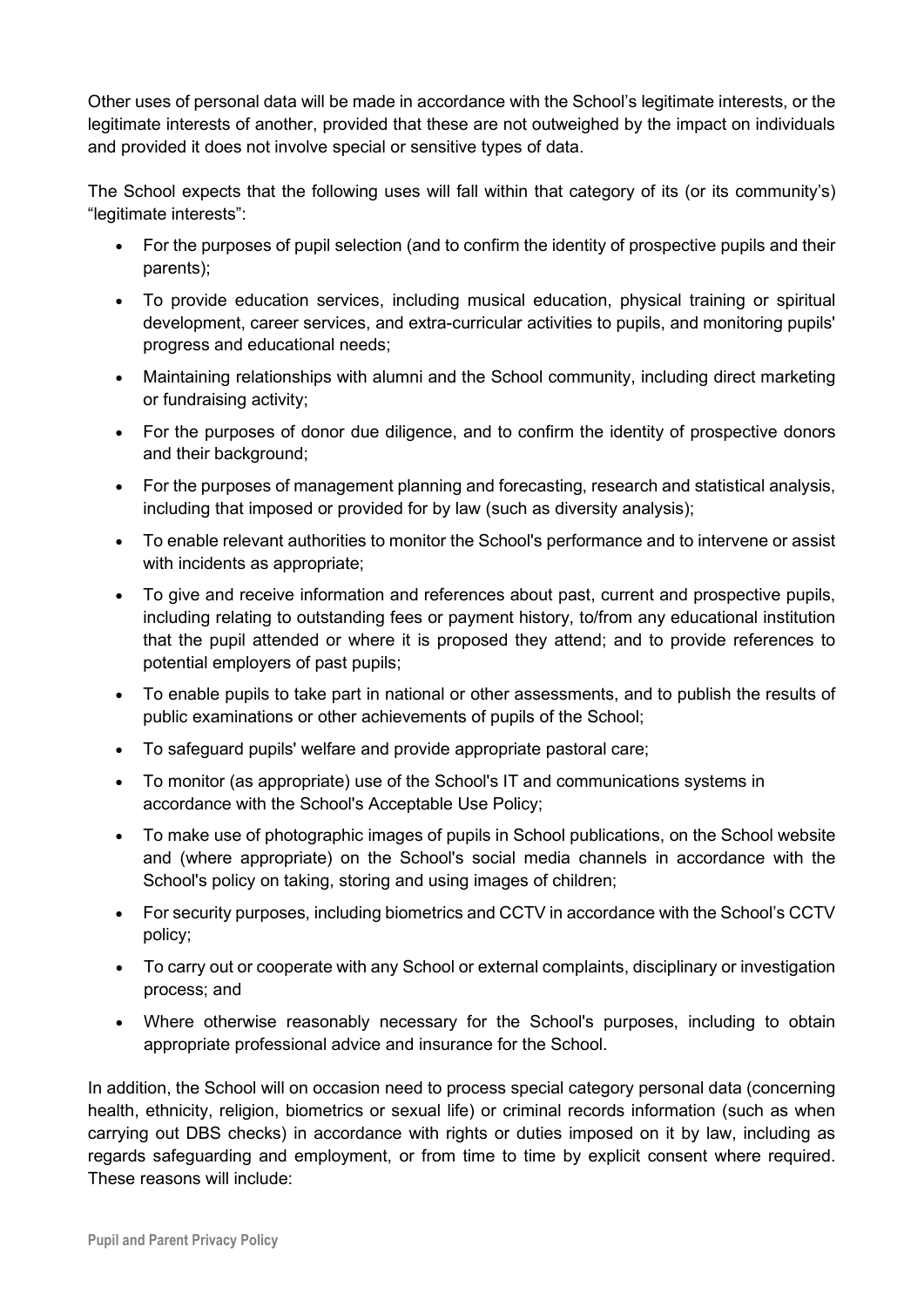- To safeguard pupils' welfare and provide appropriate pastoral (and where necessary, medical) care, and to take appropriate action in the event of an emergency, incident or accident, including by disclosing details of an individual's medical condition or other relevant information where it is in the individual's interests to do so: for example for medical advice, for social protection, safeguarding, and cooperation with police or social services, for insurance purposes or to caterers or organisers of School trips who need to be made aware of dietary or medical needs;
- To provide educational services in the context of any special educational needs of a pupil;
- To provide spiritual education in the context of any religious beliefs;
- To run any of its systems that operate on biometric data, such as for catering, printing and security
- As part of any School or external complaints, disciplinary or investigation process that involves such data, for example if there are SEN, health or safeguarding elements; or
- For legal and regulatory purposes (for example child protection, diversity monitoring and health and safety) and to comply with its legal obligations and duties of care.

## **Types of personal data processed by the School**

This will include by way of example:

- names, addresses, telephone numbers, e-mail addresses and other contact details;
- car details (about those who use our car parking facilities);
- biometric information, which will be collected and used by the School in accordance with the School's biometrics policy.
- bank details and other financial information, e.g. about parents who pay fees to the School;
- past, present and prospective pupils' academic, disciplinary, admissions and attendance records (including information about any special needs), and examination scripts and marks;
- where appropriate, information about individuals' health and welfare, and contact details for their next of kin;
- references given or received by the School about pupils, and relevant information provided by previous educational establishments and/or other professionals or organisations working with pupils;
- correspondence with and concerning pupils and parents past and present; and
- images of pupils (and occasionally other individuals) engaging in School activities, and images captured by the School's CCTV system (in accordance with the School's policy on taking, storing and using images of children);

#### **How the School collects data**

Generally, the School receives personal data from the individual directly (including, in the case of pupils, from their parents). This may be via a form, or simply in the ordinary course of interaction or communication (such as email or written assessments).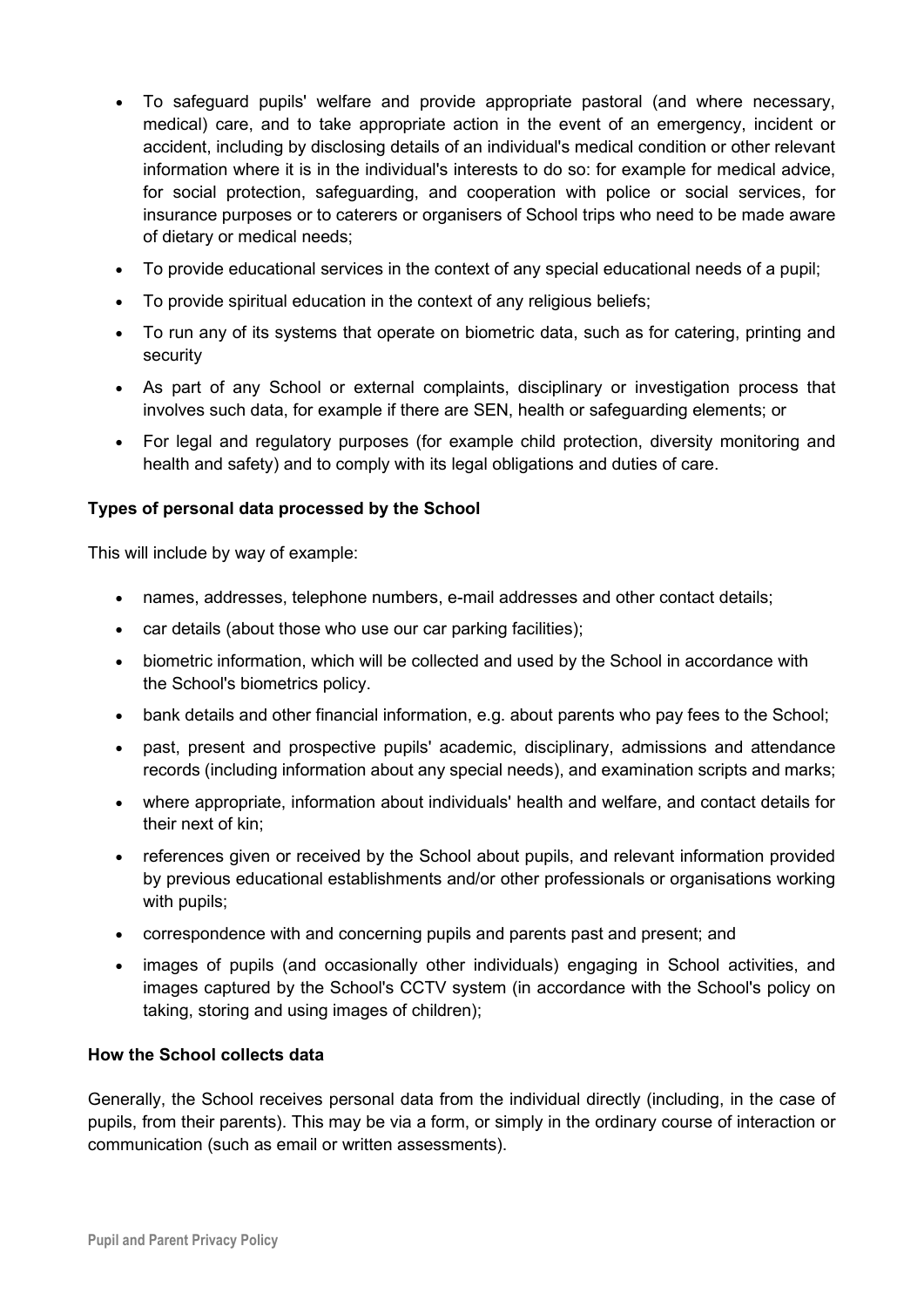However, in some cases personal data will be supplied by third parties (for example another School, or other professionals or authorities working with that individual); or collected from publicly available resources.

## **Who has access to personal data and who the School shares it with**

Occasionally, the School will need to share personal information relating to its community with third parties, such as:

- professional advisers (e.g. lawyers, insurers, PR advisers and accountants);
- government authorities (e.g. HMRC, DfE, police or the local authority); and
- appropriate regulatory bodies (e.g. [NCTL,](https://www.gov.uk/government/organisations/national-college-for-teaching-and-leadership) the [Independent Schools Inspectorate,](https://www.isi.net/) the Charity Commission or the Information Commissioner).
- Catering providers
- Photographers
- Health care service providers
- IT Contractors
- IT software providers
- Visiting Teachers

For the most part, personal data collected by the School will remain within the School, and will be processed by appropriate individuals only in accordance with access protocols (i.e. on a 'need to know' basis). Particularly strict rules of access apply in the context of:

- medical records held and accessed only by the School nurse and appropriate staff under his/her supervision, or otherwise in accordance with express consent; and
- pastoral or safeguarding files.

However, a certain amount of any SEN pupil's relevant information will need to be provided to staff more widely in the context of providing the necessary care and education that the pupil requires.

Staff, pupils and parents are reminded that the School is under duties imposed by law and statutory guidance (including Keeping Children Safe in Education) to record or report incidents and concerns that arise or are reported to it, in some cases regardless of whether they are proven, if they meet a certain threshold of seriousness in their nature or regularity. This is likely to include file notes on personnel or safeguarding files, and in some cases referrals to relevant authorities such as the LADO or police. For further information about this, please view the School's Safeguarding Policy.

Finally, in accordance with Data Protection Law, some of the School's processing activity is carried out on its behalf by third parties, such as IT systems, web developers or cloud storage providers. This is always subject to contractual assurances that personal data will be kept securely and only in accordance with the School's specific directions.

### **How long we keep personal data**

The School will retain personal data securely and only in line with how long it is necessary to keep for a legitimate and lawful reason. Typically, the legal recommendation for how long to keep ordinary staff and pupil personnel files is up to 7 years following departure from the School. However, incident reports and safeguarding files will need to be kept much longer, in accordance with specific legal requirements.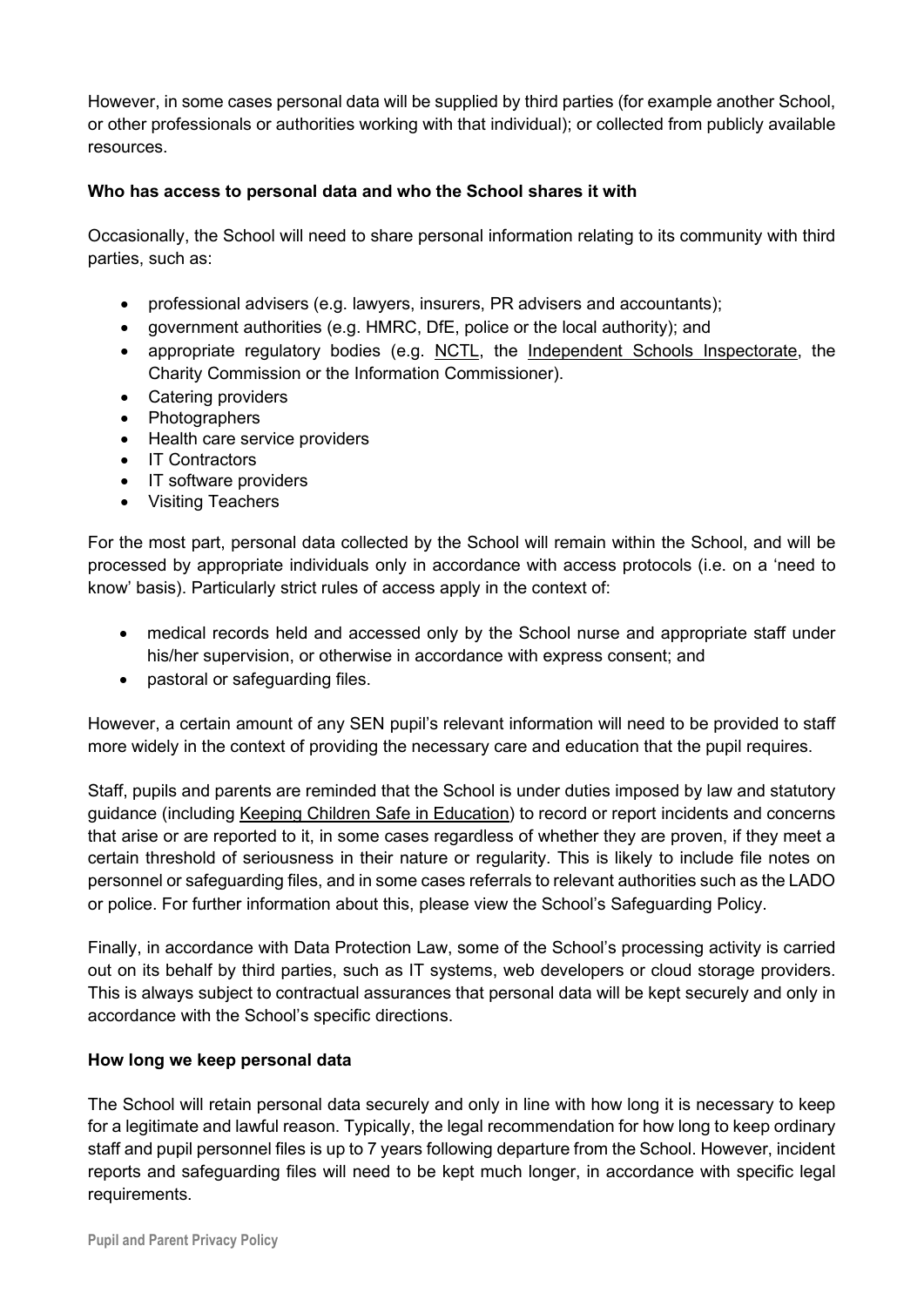If you have any specific queries about how our retention policy is applied or wish to request that personal data that you no longer believe to be relevant is considered for erasure, please contact the Bursar. However, please bear in mind that the School will often have lawful and necessary reasons to hold on to some personal data even following such request.

A limited and reasonable amount of information will be kept for archiving purposes, for example; and even where you have requested we no longer keep in touch with you, we will need to keep a record of the fact in order to fulfil your wishes (called a "suppression record").

For further information, please refer to the School's Storage and Retention of Records and Documents Policy.

## **Keeping in touch and supporting the School**

The School and/or any relevant other organisation will use the contact details of parents, alumni and other members of the School community to keep them updated about the activities of the School, or alumni and parent events of interest, including by sending updates and newsletters, by email and by post. Unless the relevant individual objects, the School will also:

- Share personal data about parents and/or alumni, as appropriate, with organisations set up to help establish and maintain relationships with the School community, such as the parents' association
- Contact parents and/or alumni by post and email in order to promote and raise funds for the School and, where appropriate, other worthy causes;
- Should you wish to limit or object to any such use, or would like further information about them, please contact the Bursar in writing. You always have the right to withdraw consent, where given, or otherwise object to direct marketing or fundraising. However, the School is nonetheless likely to retain some of your details (not least to ensure that no more communications are sent to that particular address, email or telephone number).

### **Your rights**

### *Rights of access, etc.*

Individuals have various rights under Data Protection Law to access and understand personal data about them held by the School, and in some cases ask for it to be erased or amended or have it transferred to others, or for the School to stop processing it – but subject to certain exemptions and limitations.

Any individual wishing to access or amend their personal data or wishing it to be transferred to another person or organisation, or who has some other objection to how their personal data is used, should put their request in writing to the Bursar.

The School will endeavour to respond to any such written requests as soon as is reasonably practicable and in any event within statutory time-limits (which is one month in the case of requests for access to information).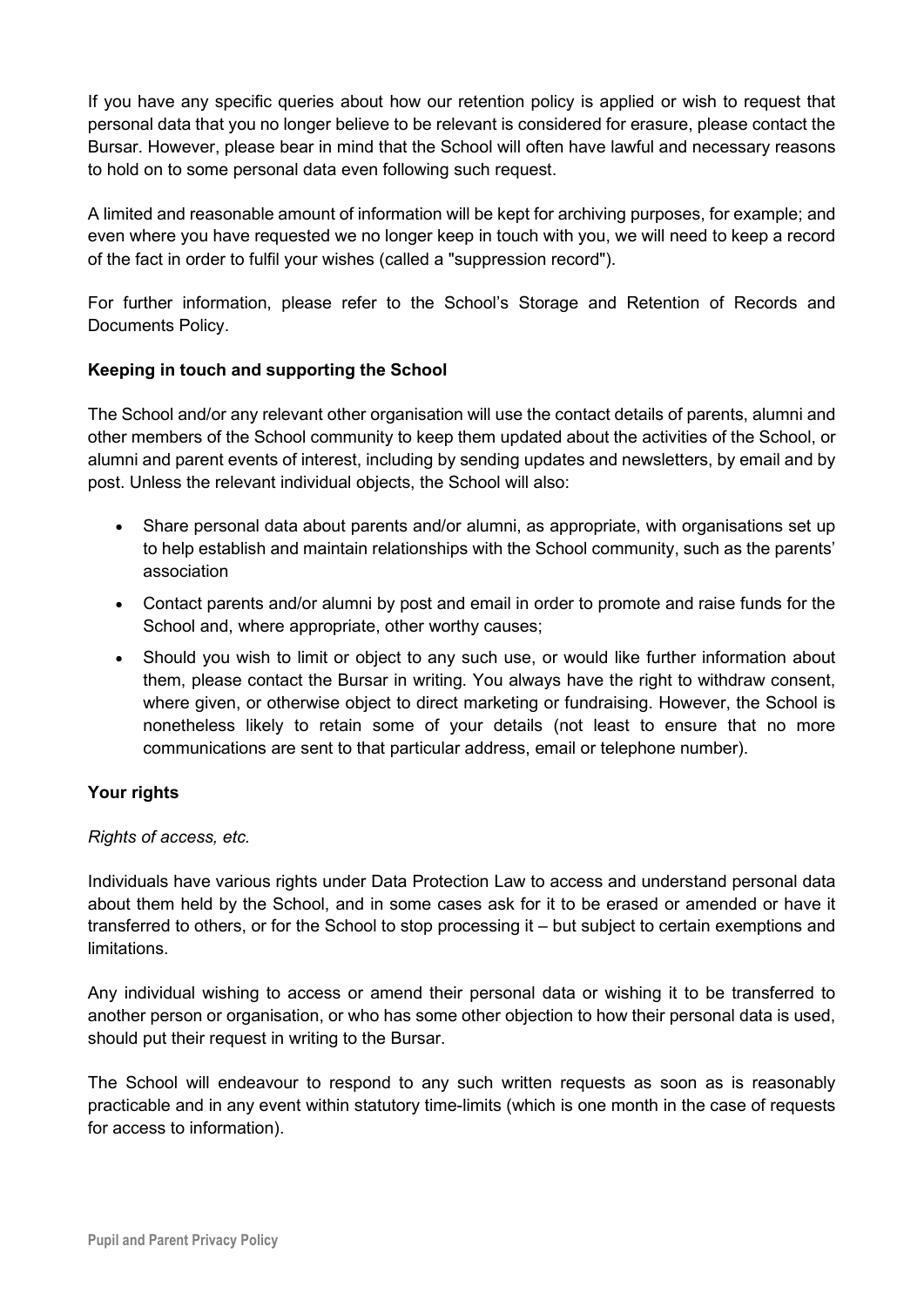The School will be better able to respond quickly to smaller, targeted requests for information. If the request for information is manifestly excessive or similar to previous requests, the School may ask you to reconsider, or require a proportionate fee (but only where Data Protection Law allows it).

## *Requests that cannot be fulfilled*

You should be aware that the right of access is limited to your own personal data, and certain data is exempt from the right of access. This will include information which identifies other individuals (and parents need to be aware this may include their own children, in certain limited situations – please see further below), or information which is subject to legal privilege (for example legal advice given to or sought by the School, or documents prepared in connection with a legal action).

The School is also not required to disclose any pupil examination scripts (or other information consisting solely of pupil test answers), provide examination or other test marks ahead of any ordinary publication, nor share any confidential reference given by the School itself for the purposes of the education, training or employment of any individual.

You may have heard of the "right to be forgotten". However, we will sometimes have compelling reasons to refuse specific requests to amend, delete or stop processing your (or your child's) personal data: for example, a legal requirement, or where it falls within a legitimate interest identified in this policy. All such requests will be considered on their own merits.

## *Pupil requests*

Pupils can make subject access requests for their own personal data, provided that, in the reasonable opinion of the School, they have sufficient maturity to understand the request they are making (see section Whose Rights? below). A pupil of any age may ask a parent or other representative to make a subject access request on his/her behalf.

Indeed, while a person with parental responsibility will generally be entitled to make a subject access request on behalf of younger pupils, the law still considers the information in question to be the child's: for older pupils, the parent making the request may need to evidence their child's authority for the specific request.

Pupils aged 13 and above are generally assumed to have this level of maturity, although this will depend on both the child and the personal data requested, including any relevant circumstances at home. Slightly younger children may however be sufficiently mature to have a say in this decision, depending on the child and the circumstances.

### *Parental requests, etc.*

It should be clearly understood that the rules on subject access are not the sole basis on which information requests are handled. Parents may not have a statutory right to information, but they and others will often have a legitimate interest or expectation in receiving certain information about pupils without their consent. The School may consider there are lawful grounds for sharing with or without reference to that pupil.

Parents will in general receive educational and pastoral updates about their children, in accordance with the Parent Contract. Where parents are separated, the School will in most cases aim to provide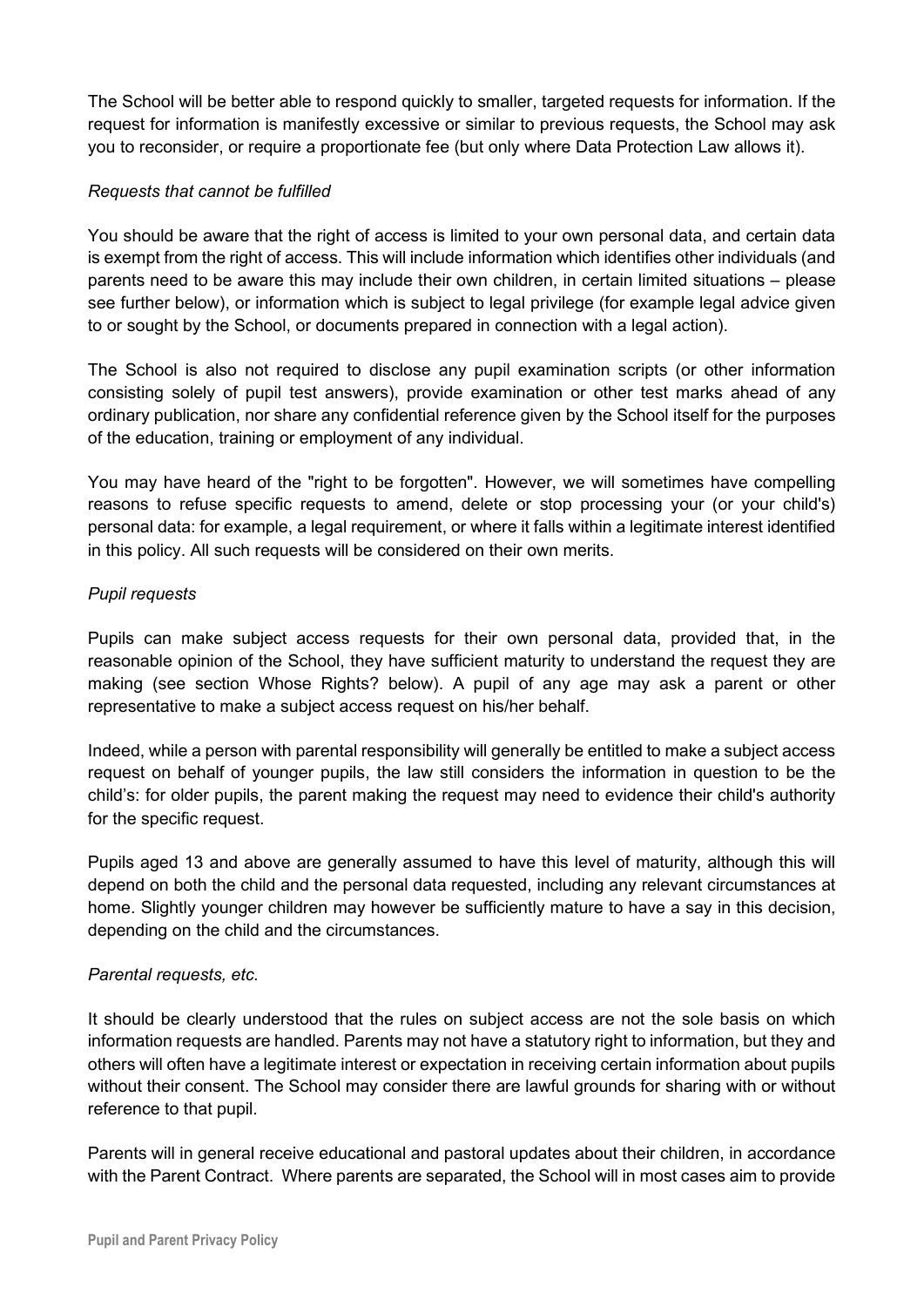the same information to each person with parental responsibility but may need to factor in all the circumstances including the express wishes of the child.

All information requests from, on behalf of, or concerning pupils – whether made under subject access or simply as an incidental request – will therefore be considered on a case by case basis.

#### *Consent*

Where the School is relying on consent as a means to process personal data, any person may withdraw this consent at any time (subject to similar age considerations as above). Examples where we do rely on consent are: biometrics, certain types of uses of images, certain types of fundraising activities. Please be aware however that the School may not be relying on consent but have another lawful reason to process the personal data in question even without your consent.

That reason will usually have been asserted under this policy or may otherwise exist under some form of contract or agreement with the individual (e.g. an employment or parent contract, or because a purchase of goods, services or membership of an organisation such as an alumni or parents' association has been requested).

#### *Whose rights?*

The rights under Data Protection Law belong to the individual to whom the data relates. However, the School will often rely on parental authority or notice for the necessary ways it processes personal data relating to pupils – for example, under the parent contract, or via a form. Parents and pupils should be aware that this is not necessarily the same as the School relying on strict consent (see section on Consent above).

Where consent is required, it may in some cases be necessary or appropriate – given the nature of the processing in question, and the pupil's age and understanding – to seek the pupil's consent. Parents should be aware that in such situations they may not be consulted, depending on the interests of the child, the parents' rights at law or under their contract, and all the circumstances.

In general, the School will assume that pupils' consent is not required for ordinary disclosure of their personal data to their parents, e.g. for the purposes of keeping parents informed about the pupil's activities, progress and behaviour, and in the interests of the pupil's welfare. That is unless, in the School's opinion, there is a good reason to do otherwise.

However, where a pupil seeks to raise concerns confidentially with a member of staff and expressly withholds their agreement to their personal data being disclosed to their parents, the School may be under an obligation to maintain confidentiality unless, in the School's opinion, there is a good reason to do otherwise; for example where the School believes disclosure will be in the best interests of the pupil or other pupils, or if required by law.

Pupils are required to respect the personal data and privacy of others, and to comply with the School's Acceptable Use Policy, Information Security Policy and the School rules.